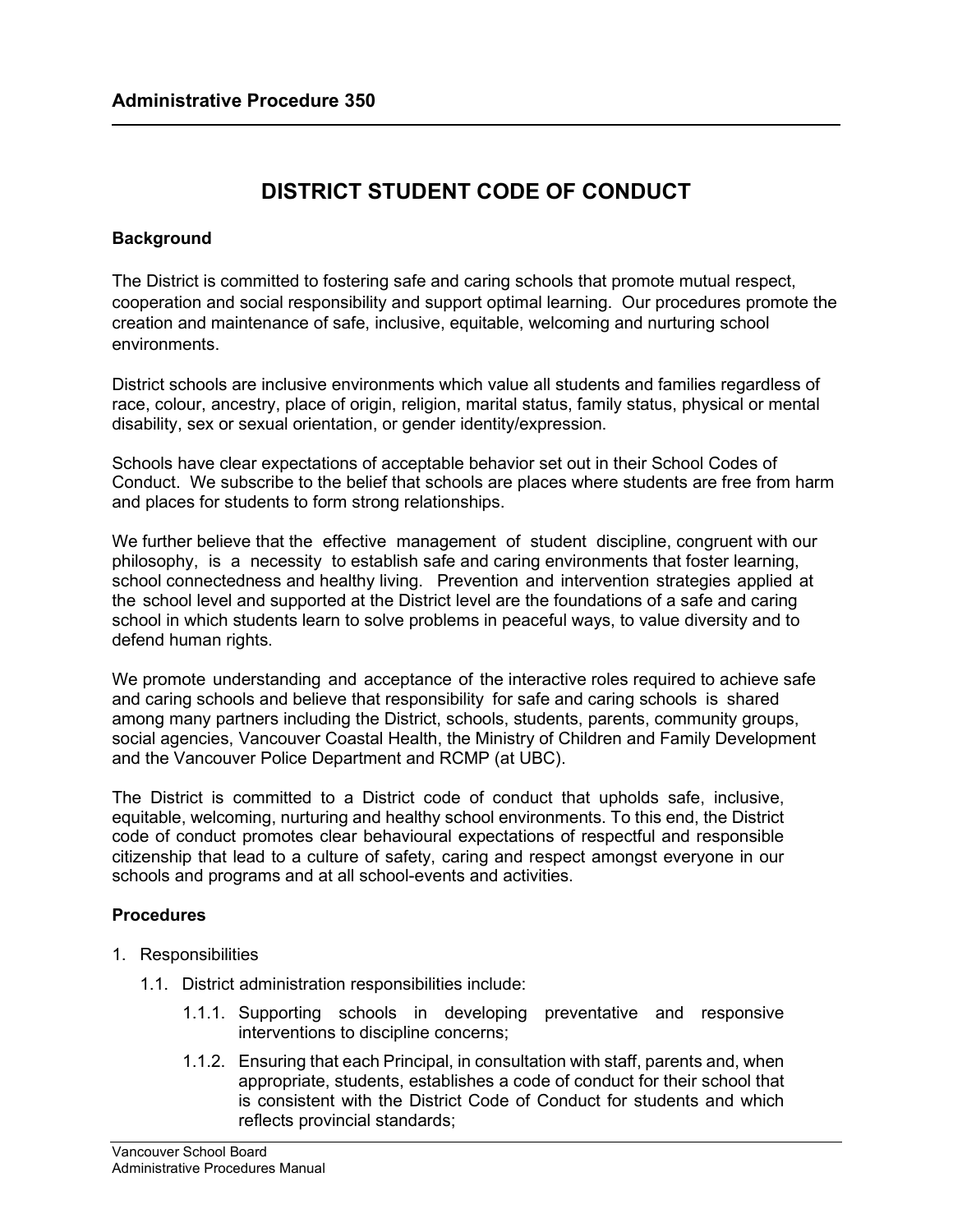1.1.3. Ensuring that schools are not places where discrimination is practiced or tolerated. To that end, each school code of conduct shall contain the following statement:

"Students shall not discriminate against others on the basis of the race, religion, colour, ancestry, place of origin, marital status, family status, age, sex or sexual orientation, gender identity/expression, or physical or mental disability, or for any other reason set out in the Human Rights Code of British Columbia, nor shall a student publish or display anything that would indicate an intention to discriminate against another, or expose them to contempt or ridicule, on the basis of any such grounds."

- 1.1.4. Providing opportunities for staff to acquire the knowledge and skills necessary to develop and maintain learning and working environments that are safe, welcoming, inclusive and respectful of the diverse social and cultural needs of our community;
- 1.1.5. Providing a variety of supports and programs for students who require proactive intervention to address behavioural needs;
- 1.1.6. Supporting adherence to a fair and consistent range of consequences, including suspension and change in educational programming, for student misconduct;
- 1.1.7. Implementing, overseeing, and monitoring Administrative Procedure 165 Appendix D - Violent Threat Risk Assessment*;*
- 1.1.8. Encouraging involvement in parent education opportunities offered by schools or partners of the District concerning knowledge and skills parents can acquire to assist them in parenting.
- 1.2. Principal responsibilities include:
	- 1.2.1. Developing positive, safe and caring school cultures and focus on health promotion, and implementing school-wide efforts to foster respect, inclusion, fairness and equity and to increasing student connectedness to school, as well as to developing students' social and emotional competencies and skills;
	- 1.2.2. Establishing and annually reviewing, in collaboration with staff, students, and parents, the School Code of Conduct, in compliance with Ministry of Education regulations and the District Code of Conduct. The School Code of Conduct will be communicated by displaying it in a prominent area in the school, by placing on the school's website, and by distributing copies to the school community;
	- 1.2.3. Informing students and parents that the School Code of Conduct applies at school, during school-organized or sponsored activities, on school buses, and any behaviour even if outside of school or school hours,(including on-line behaviour), that negatively impacts the safe, caring or orderly environment of the school, and/or student learning;
	- 1.2.4. Informing students and parents about the District's policy, procedures and programs with respect to intoxicating and controlled substances;
	- 1.2.5. Taking reasonable steps to prevent retaliation against a student who has made a complaint about a breach of the District or School Code of Conduct;
	- 1.2.6. Responding to threats and reports of threats of violence by implementing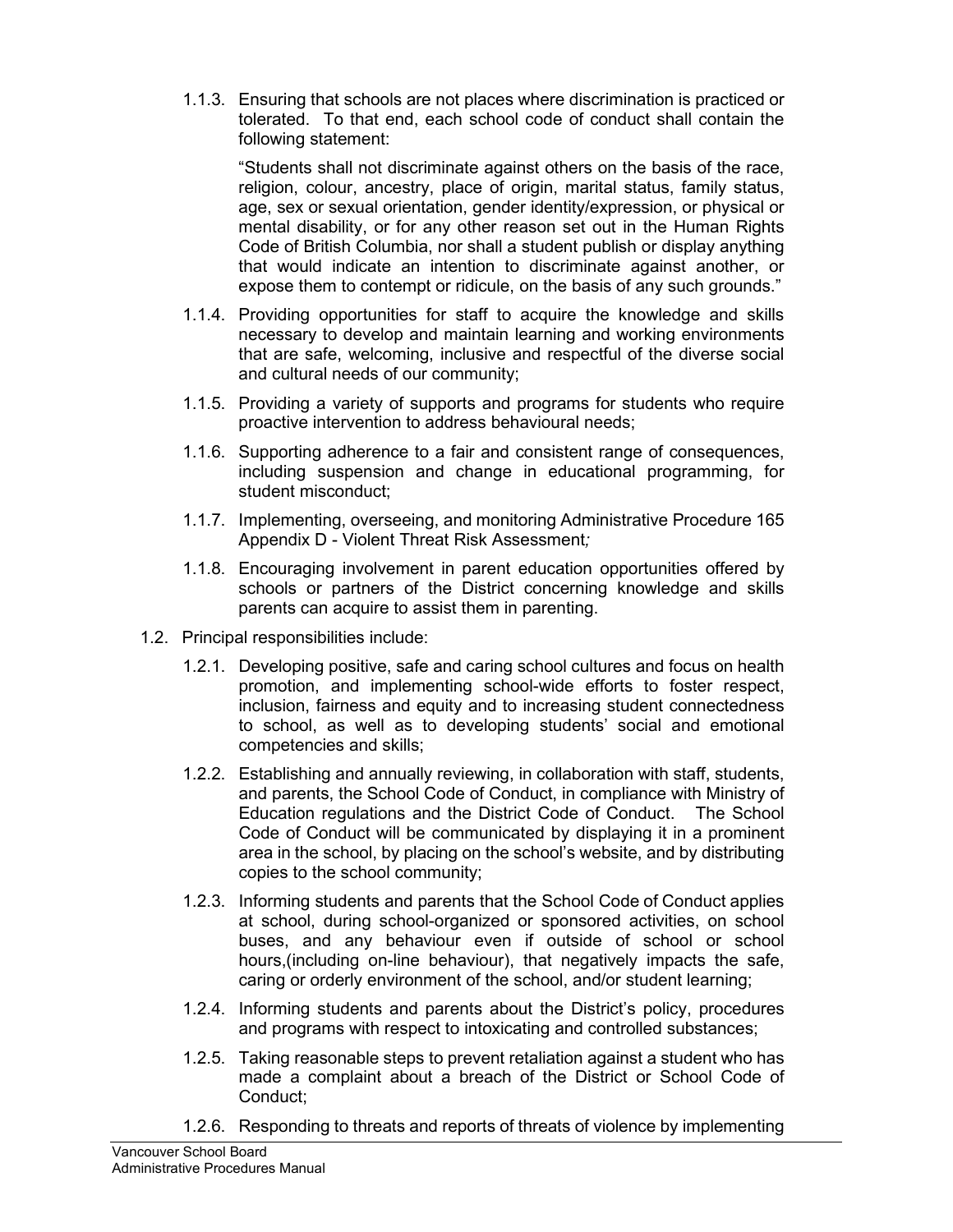the Violent Threat Risk Assessment process

- 1.2.7. Advising impacted parties of serious breaches of the code of conduct, unless there are compelling reasons not to release this information (e.g. the release of the information would undermine the health, safety or welfare of a student or other person). Parties include:
	- 1.2.7.1 Parents of the student offender, in every instance
	- 1.2.7.2 Parents of the victim, in every instance
	- 1.2.7.3 Director of Instruction
	- 1.2.7.4 District staff as applicable
	- 1.2.7.5 VPD/RCMP as appropriate or as required by the Criminal Code
	- 1.2.7.6 Community Support Resources as appropriate (MCFD, VCH)
	- 1.2.7.7 Other parents and staff where disclosure is necessary to protect the health, safety or welfare of a student or students.
- 1.2.8 Ensuring that, where appropriate, a follow up process is implemented to ascertain whether certain individuals or groups within the school community will require ongoing support.
- 1.2.9 Ensuring all staff speak and act toward students with respect and dignity and deal judiciously with them, always mindful of their rights and sensibilities; and
- 1.2.10 Adhering to Board policies and administrative procedures.
- 1.3 Students are expected to learn and mature as they move through successive grades, and as such the expectations progress towards increasing personal responsibility and self-discipline, as well as increasing consequences for inappropriate conduct/unacceptable behavior.

Student responsibilities include: (please note this is not an all-inclusive list)

- 1.3.1 Demonstrating commitment to learning by coming to school prepared to learn and by contributing to a safe, caring, positive, inclusive, and peaceful environment;
- 1.3.2 Neither taking part in nor condoning (provoke, encourage or make a spectacle of) any form of violence, including bullying, harassment, threatmaking, intimidation, verbal, sexual, physical or online abuse and harassment, or discrimination in any form including discrimination on the basis of race, colour, ancestry, place of origin, religion, marital status, family status, physical or mental disability or challenge, gender, sexual orientation or age;
- 1.3.3 Seeking to prevent violence and potentially violent situations, and demonstrating their social responsibility by reporting such situations;
- 1.3.4 Not possessing, using or displaying any weapon, replica weapon or toy weapon, on any school property or at any event that is organized or sponsored by a school;
- 1.3.5 Demonstrating, when utilizing the Internet, social media, email or other electronic forms of communication, appropriate digital behaviour;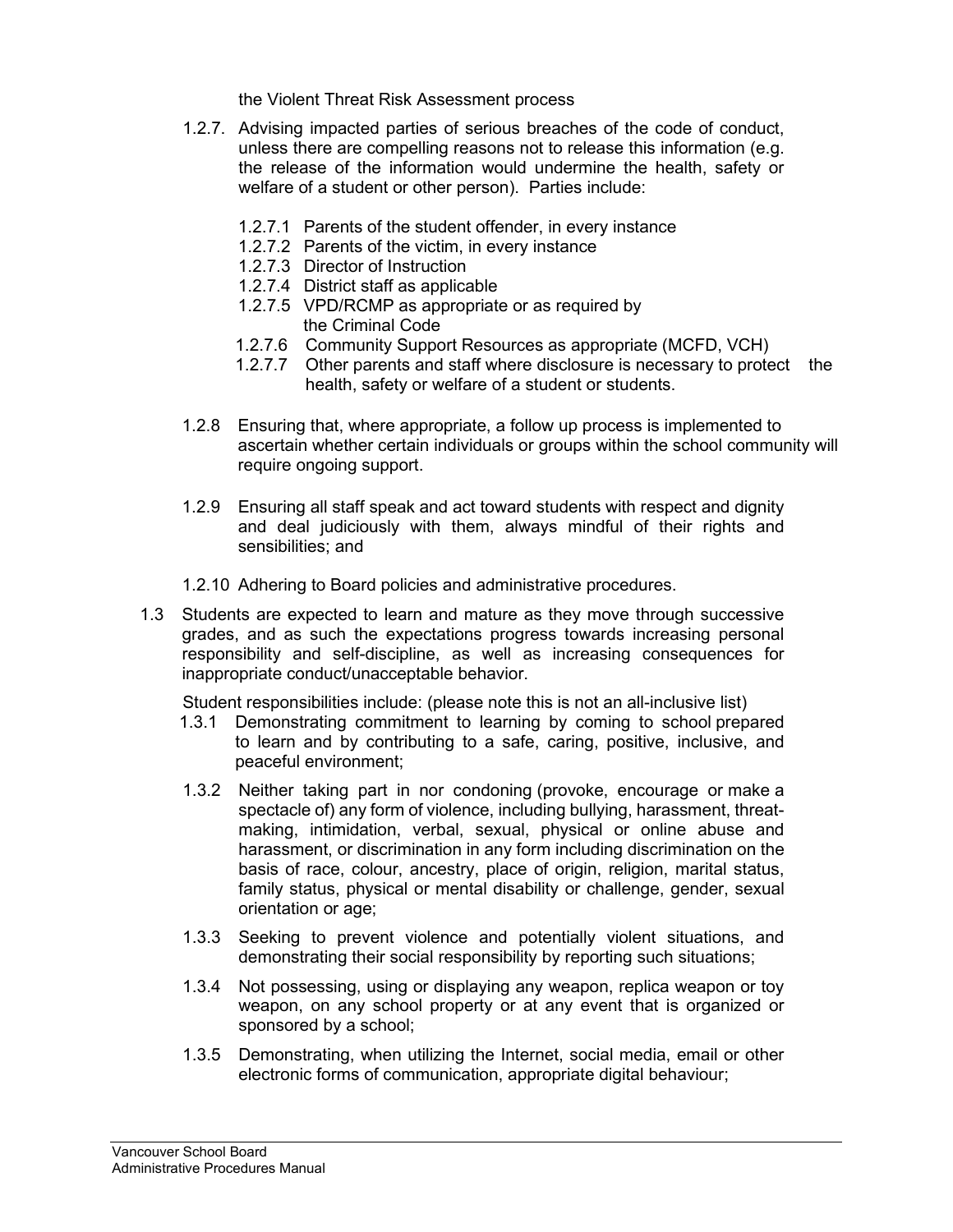- 1.3.6 Not attending school or school functions while in possession of or while under the influence of any intoxicating**,** banned or controlled substances;
- 1.3.7 Showing respect for the property of others by refraining from littering, theft, vandalism, graffiti and other inappropriate behaviours related to property;
- 1.3.8 Not smoking any substance, nor use vaporizers or e-cigarettes on school and other District property;
- 1.3.9 Using respectful language and refrain from using obscenities and derogatory language;
- 1.3.10 Practicing academic honesty and personal integrity by not participating in or encouraging plagiarism, cheating, theft of evaluation instruments, use of unauthorized aids, or false representation of identity; and
- 1.3.11 Attending school in appropriate dress that is not obscene and does not promote alcohol or drugs, display offensive language or images, encourage discrimination or present a health or safety problem or cause a disruption.
- 1.4 Parent responsibilities include:
	- 1.4.1 Informing themselves about the approach and goals of promoting a safe and caring school community through accessing District and school level resources;
	- 1.4.2 Adhering to Board policies, administrative procedures and the School Code of Conduct when in attendance at school functions (including online and digital functions) and supporting all students by reinforcing and modeling appropriate social and digital behaviours;
	- 1.4.3 Supporting students through co-operative school and parent partnerships regarding appropriate academic, social and emotional behaviours;
	- 1.4.4 Supporting the school's and District's role in responding to behaviour that contravene District policies and procedures and reinforcing students' understanding of their behaviour and of the consequences arising;
	- 1.4.5 Ensuring that their child/children (or child/youth in their care) attend school regularly and on time; and
	- 1.4.6 Promptly reporting to the school their child/children's (or child/youth in their care) absence or late arrival.
- 2. Weapons
	- 2.1 Weapons are defined as being anything used, designed to be used, or intended for use in causing injury to any person, or anything used or designed to be used for the purpose of threatening or intimidating any person. Students shall not possess or use any weapon, replica, or toy weapon on any school premises or activity organized or sponsored by a school. Only replica weapons designed for school theatrical production will be permitted for use in productions, drama classes, and rehearsals as authorized and permitted by the Principal or Vice Principal. Offences involving weapons shall result in significant consequences.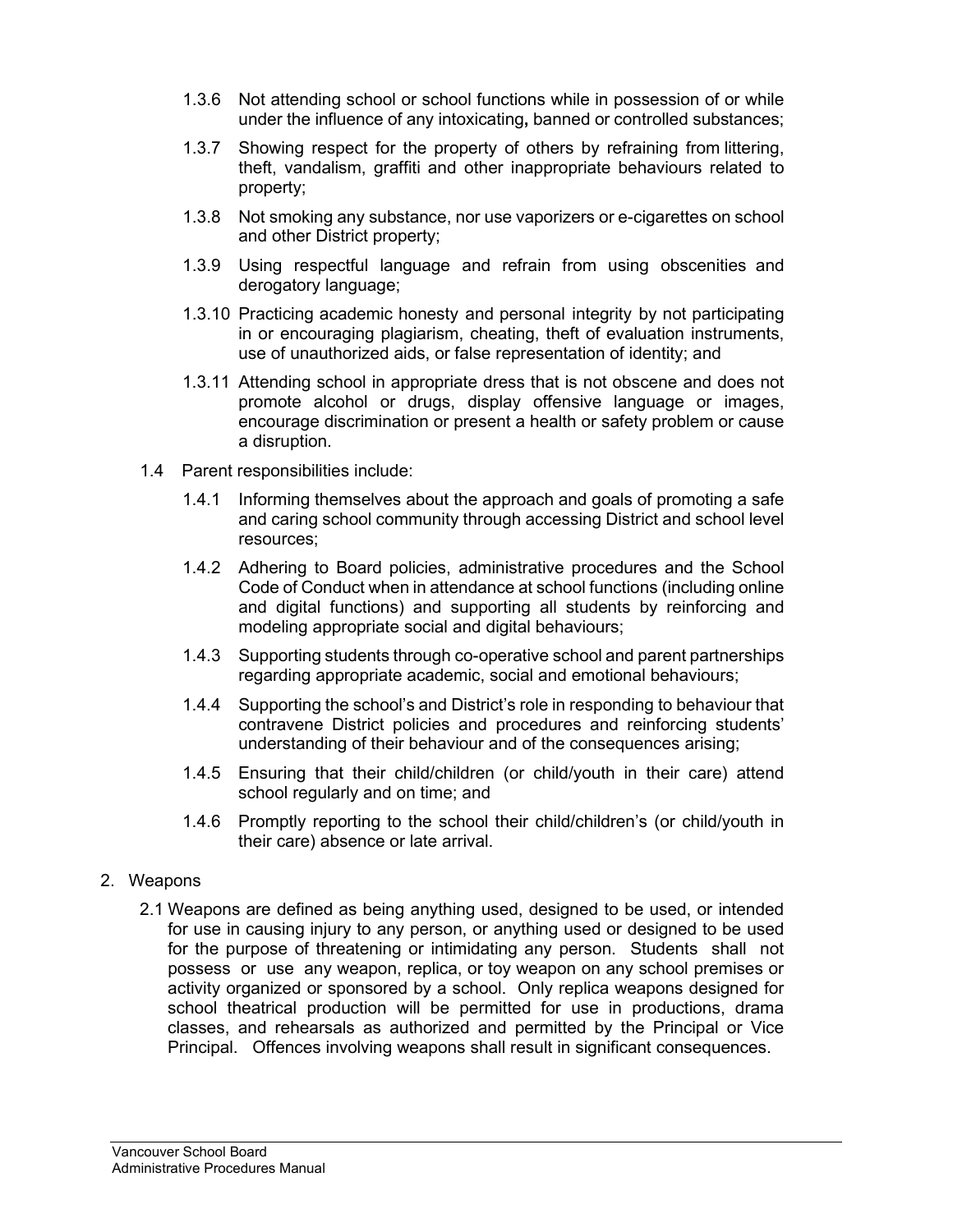- 3 Acts of Hate
	- 3.1 Students must never engage in acts of hate. Acts of Hate are defined as verbal, physical, written, cyber or social acts of bias, prejudice, and bigotry which incite hatred towards a person or persons based on their membership in a group protected under the provisions of the *Human Rights Code*, including race, colour, ancestry, ethnic origin, religion, socio-economic status, gender, gender identity, sexual orientation, physical or mental ability, or political beliefs. These acts may be carried out by individuals or groups and are directed against specific persons, groups or property. In some cases, acts of hate may constitute criminal offences under the *Criminal Code of Canad*a. The District recognizes the serious impact of crimes of hate on individuals and the school community.
		- 3.1.1 A student who commits an act of hate is subject to education interventions and discipline. The level of discipline will depend upon the particular circumstances of the case and may include suspension, change in educational program or if the student is over the age of 16, expulsion from the educational program.
		- 3.1.2 In each case, the District will, in addition to determining appropriate discipline of the offender, consider what if any restorative or supportive actions are required to support the victims of acts of hate.
		- 3.1.3 Where appropriate, acts of hate will be reported to the appropriate law enforcement authority (VPD/RCMP) for investigation**.**
- 4 Intoxicating, Banned or Controlled Substances
	- 4.1 Persons under the suspicion of intoxicating**,** banned or controlled substances and persons using, marketing or distributing intoxicating, banned or controlled substances are not allowed on school premises or at any school-sponsored event.
		- 4.1.1 A student who is under the suspicion of, or using, an intoxicating or controlled substance during school hours, field studies or at a schoolsponsored event is subject to education interventions and discipline. The level of discipline will take into account the particular circumstances of each case. Support measures may be used as an alternative to discipline or may occur in conjunction with discipline at the discretion of the Principal. Support measures may include meeting with school counselors and school Youth Engagement Workers, and educational programs focused on substance use.
		- 4.1.2 A student selling or distributing an intoxicating or controlled substance at school or at school-sponsored events will be subject to education and discipline. The level of discipline will depend upon the particular circumstances of the case and may include suspension, change in educational program or if the student is over the age of 16, expulsion from the educational program.
		- 4.1.3 Where appropriate, the selling or distributing intoxicating or controlled substances will be reported to the appropriate law enforcement authority (VPD/RCMP) for investigation.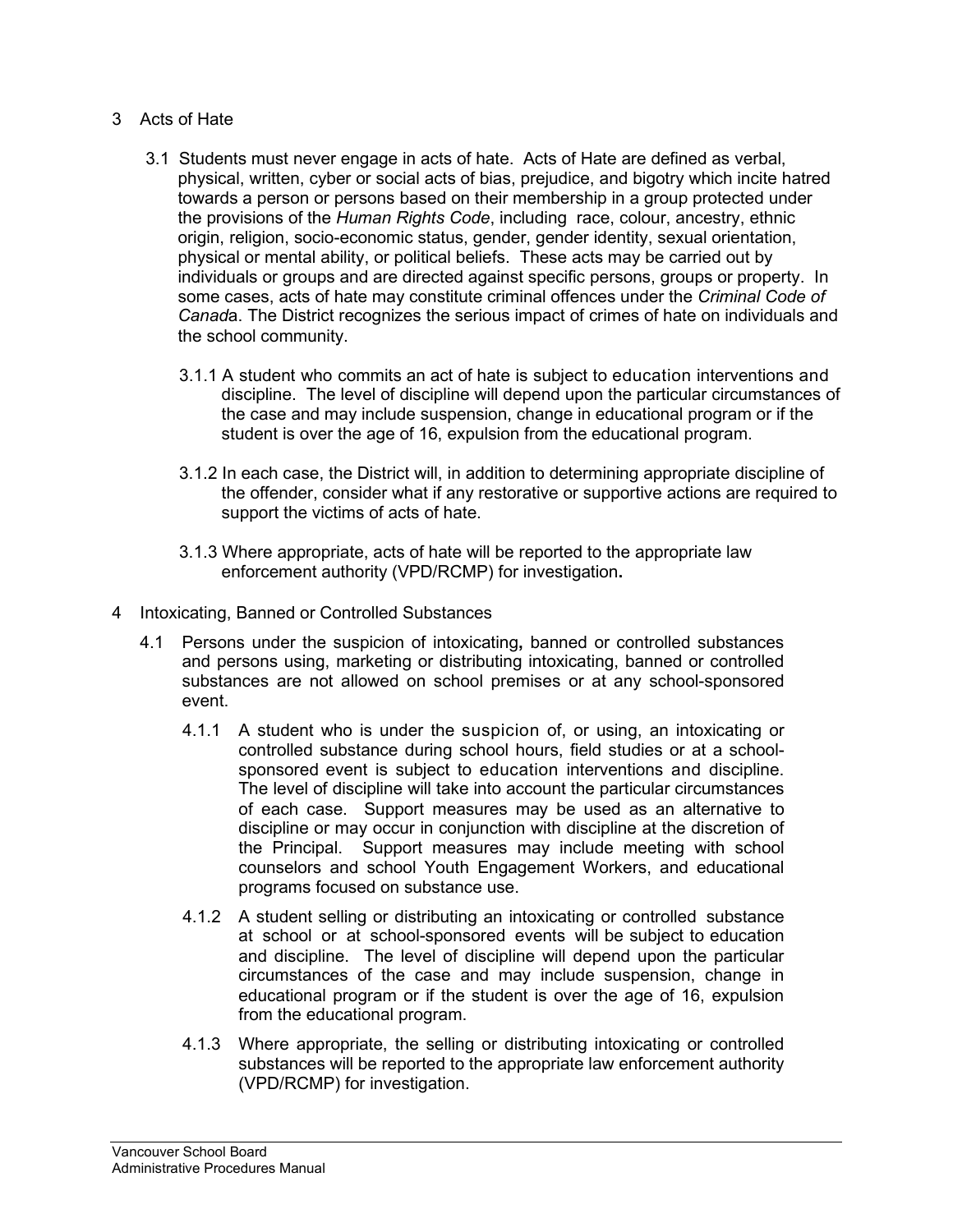- 5 Searches
	- 5.1 A Principal may conduct or authorize a search of a student, personal property, including backpacks and personal electronic devices (including computers and cell phones), or a locker if there are reasonable grounds to believe that school procedures have been or are being violated and that evidence of the violation may be found in the location or on the device or person of the student searched. The search is to be conducted in a respectful manner and be minimally intrusive.
	- 5.2 The following may constitute reasonable grounds for conducting a search:
		- 5.2.1 Information received from a third party believed to be credible;
		- 5.2.2 A staff member's or Principal/Vice Principal's observation; or
		- 5.2.3 Any combination of sources of information which the Principal considers to be credible.
	- 5.3 Where the Principal conducts a search of a student and the student may be subject to school-initiated consequences only, the following procedures will be observed:
		- 5.3.1 The reason and purpose of the search will be clearly stated to the student(s);
		- 5.3.2 The search will be conducted in a private area in a respectful manner; and
		- 5.3.3 The search will be conducted in the presence of a second adult.
- 6 Conducting Interviews and Investigations
	- 6.1 The following procedures shall govern interviews and investigations:
		- 6.1.1 Where the police wish to interview a student suspect on school premises, the Principal or Vice Principal will determine the appropriateness of conducting the interview on school premises.
		- 6.1.2 When the student is of elementary school age, the parents must be notified prior to the police conducting an interview. The police are to be requested to delay any interview until the parent has been contacted and provided an opportunity to attend.
		- 6.1.3 When the student is of secondary school age, where possible, the police are to be requested to delay any interview until the parent has been contacted and provided an opportunity to attend.
		- 6.1.4 Where the police wish to conduct an interview with a student witness/potential student witness or student victim on school premises, the Principal or Vice Principal will determine the appropriateness of conducting the interview on school premises. Except in emergency circumstances, the parents will be contacted prior to the interview taking place.
- 7 Student Suspensions
	- 7.1 The District believes that: "appropriate [student] behaviour is essential to the development of responsible and self-disciplined citizens and essential to the operation of effective schools"; therefore, in accordance with the School Act,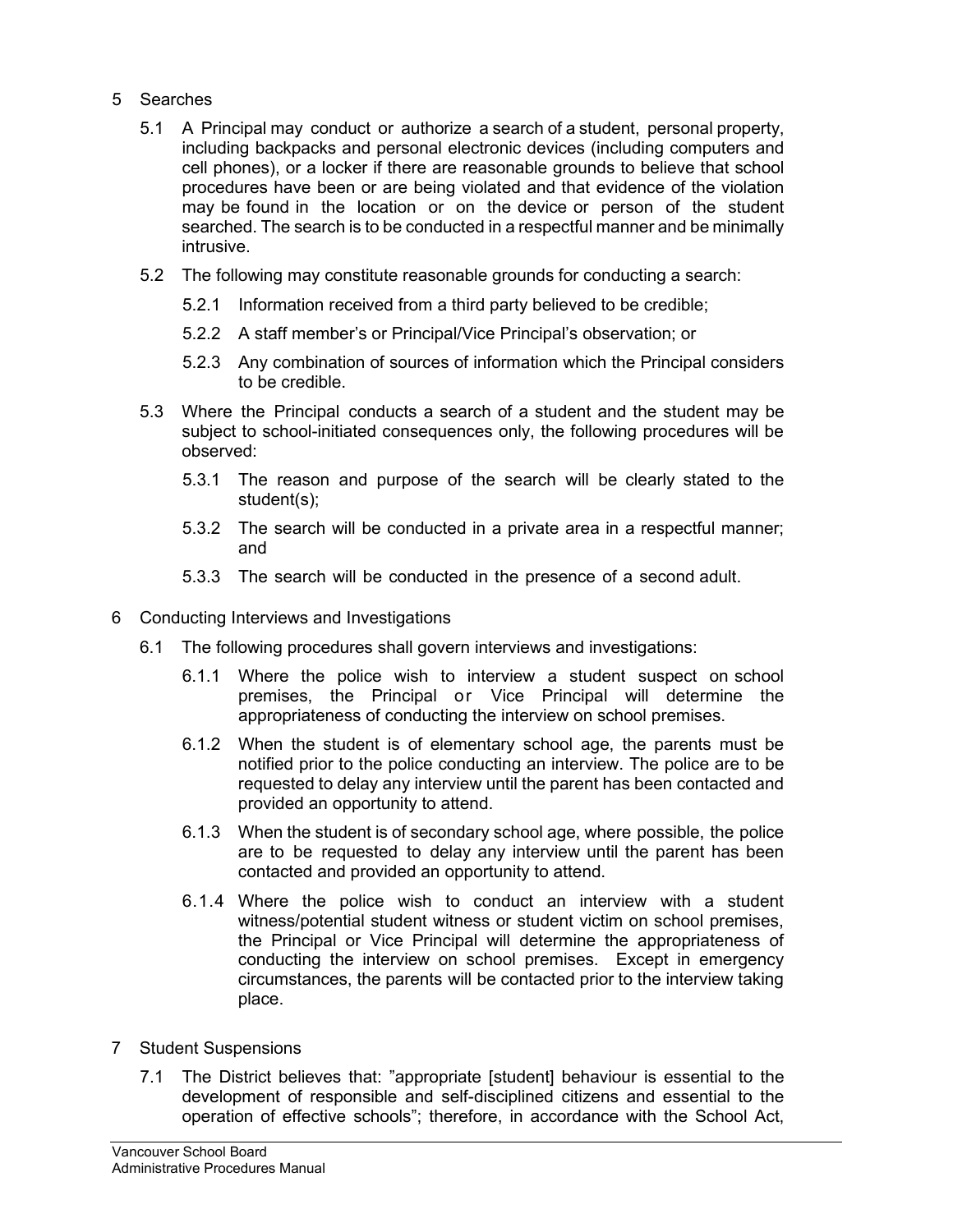Sec. 85(2)(ii) and (d), the District authorizes the Principal of any school in the District to suspend a student from attendance at school and to remove a suspension that they have imposed, provided that the Principal observes the conditions outlined in this Administrative Procedure.

- 7.2 During a suspension the student shall not attend the school, school property or any school related functions and/or extracurricular activity, unless invited at the explicit request of the Principal. For the purposes of this Administrative Procedure, "school function" includes any assembly, meeting or gathering of students, or student field trips for school purposes under the supervision or direction of the District, representatives of the District, or the teaching or supervisory staff in the course of their duties.
- 7.3 Suspensions may be for the following reasons:
	- 7.3.1 Because a student is willfully and repeatedly disrespectful to a teacher or to any other employee of the District carrying out responsibilities approved by the District.
	- 7.3.2 Because the behaviour of the student breaches the District Code of Conduct and/or has a harmful effect on others or the learning environment of the school.
	- 7.3.3 Because the student has failed to comply with the School Code of Conduct.
- 7.4 In School Suspension

In some cases, as determined by the Principal, an in-school suspension may be issued. An in-school suspension refers to the in-school removal from classes and activities. During an in-school suspension the student would continue to attend school and would be provided with an educational program however, would do so under the direction of the Principal. In-school suspensions are informal and are not subject to the same requirements as a formal suspension served out of school.

7.5 Restorative Practice

It is also recognized that in many instances a restorative response may have greater impact on improving behaviour, increase a young person's empathy, help to rebuild community and a sense of safety, and may prevent further incidents. When considering implementing a restorative justice process the Principal must exercise discretion based on all relevant facts and must consult with appropriate District staff and the impacted party/ies. Appropriate members of the school community may also be involved in the decision-making process as warranted as per Administrative Procedure 350 Appendix A Restorative Process.

- 7.6 Special Considerations
	- 7.6.1 Elementary Age Students

Formal suspensions of students in primary or intermediate grades in elementary schools is only to be done in exceptional cases. In the case of primary or intermediate students whose behavior warrants a removal from the classroom, administrators must work with parents and District staff to resolve the situation, which may include in-school suspensions or asking for the cooperation and agreement of the parents to keep the child at home for a determined period of time.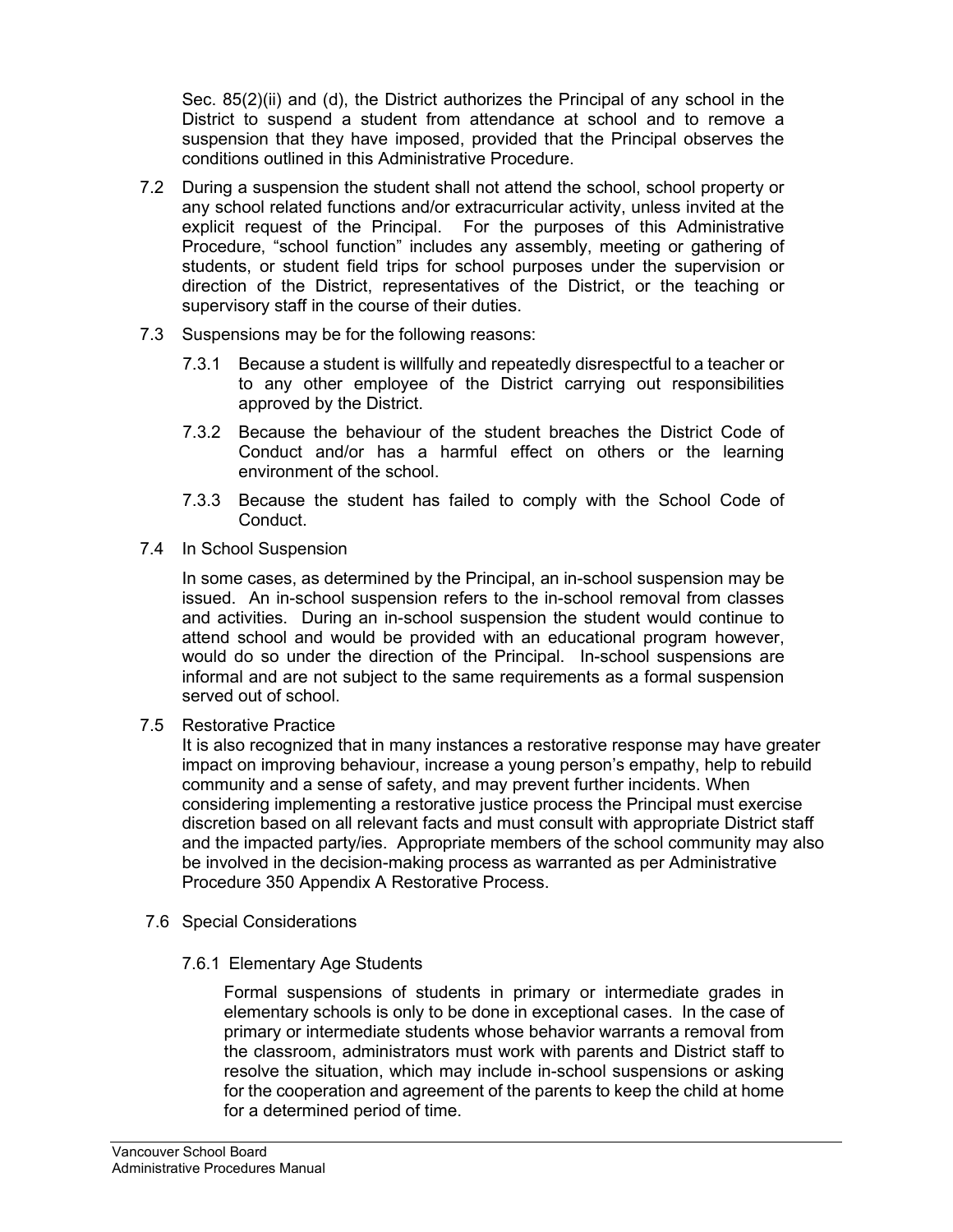### 7.6.2 Special Needs/Diverse Needs Students

Special considerations may apply to students with special/diverse needs if these students are unable to comply with a code of conduct due to having a disability/challenge of an intellectual, physical, sensory, emotional or behavioural nature. When the actions or behaviours of students with special needs may result in suspension, the specific needs of the student such as the age, special education designation and maturity of the student must be taken into account prior to a formal suspension being issued. Further, consultation with the Director of Instruction must occur prior to the formal suspension of any student with special needs.

### 7.7 Provision of an Educational Program

Students who are suspended from school, must be given an educational program. It is the responsibility of the Principal, to ensure that appropriate arrangements are made to provide that program.

#### 8 Levels of Suspension

There are three levels of suspensions. Before a suspension is imposed, the Principal will assess all relevant circumstances including the seriousness of the infraction, the prior disciplinary record of the student, the impact of the conduct on the school community, and any expression of remorse demonstrated by the student. The Principal will determine the level at which a student is suspended, with consultation with the Director of Instruction where applicable. The level at which a student is suspended will depend upon all circumstances. Serious breaches of conduct that threaten the safety and welfare of others will be referred directly to Level Three for resolution by the Student Suspension Review Committee.

8.1 Suspension Process

Consistent with the provisions of the *School Act, School Act* regulations, Board policy and administrative procedures, the District process for handling the suspension of students is outlined below.

- 8.1.1 The Principal has the authority to suspend a student up to and including a referral directly to Level Three for resolution by the Student Suspension Review Committee.
- 8.1.2 Following a behavior incident or breach of the Code of Conduct, the Principal must contact the parent before sending the student home and arrange an interview at the earliest convenient time. A student will not be sent home during the school day unless the Principal has made contact with the student's parents or emergency contact and informed them of the action being taken and the general reasons for those actions.
- 8.1.3 The Principal may send the student home without issuing a formal suspension for the purposes of supporting and overseeing a proper and thorough investigation of an incident. The Principal will determine either the appropriateness of a suspension and/or the length of the suspension based on the results of the investigation. This time period is considered a short-term absence and is not to exceed two days before either the student returns to school or a suspension is issued.
- 8.1.4 If a suspension is issued, the days already absent from school will be counted towards the length of the formal suspension.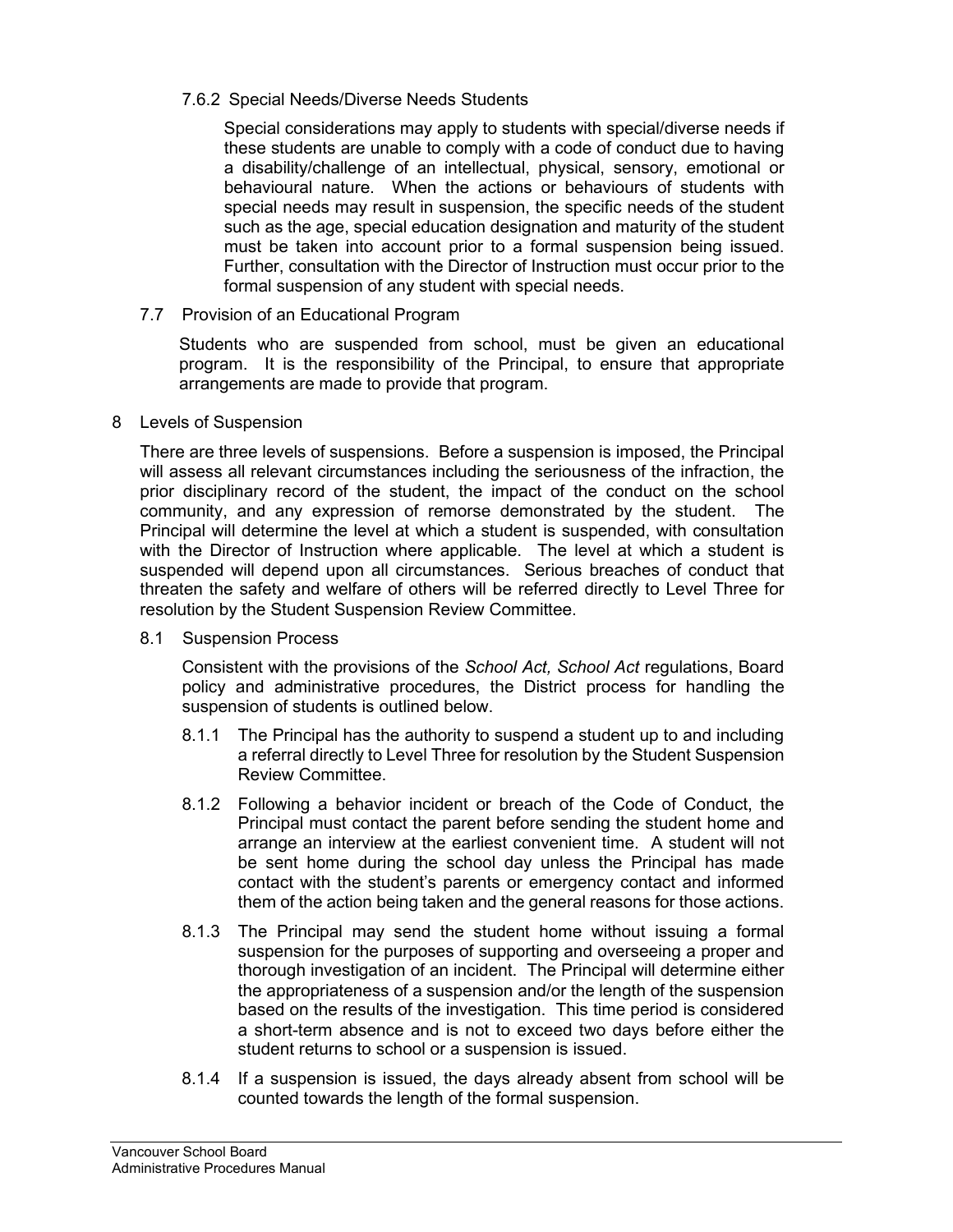- 8.1.5 The Principal may determine that an immediate suspension without investigation is appropriate given the nature of an offence. The Principal will determine the Level of suspension in consultation with appropriate District staff as applicable or required.
- 8.1.6 The Principal shall report the suspension to parents in writing, including a brief statement of the reason for the suspension and the level at which the student has been suspended. A copy of this letter will be sent to the office of the Associate Superintendent responsible for student suspensions, and the school's Director of Instruction.
- 8.1.7 At all levels of the suspension process, parents or students may seek assistance from an adult advocate.
- 8.1.8 An educational program will be provided to the student during the student's suspension.
- 8.1.9 These procedures do not apply to in-school removal from classes and activities, or to informal arrangements made with parents for a full or partial day home educational program.
- 8.2 Level 1 Suspension: 5 Days or Fewer

When a Principal suspends a student, they must, in addition to complying with the School Act, Sec. 85 and Administrative Procedure 350 - District Code of Conduct, follow these procedures.

- 8.2.1 A Level 1 suspension must not be greater than 5 days in total. The day the suspension is issued is "day one" with up to the next 4 days constituting a Level 1 period of formal suspension.
- 8.2.2 The Principal will contact the student's parents or emergency contact, informing them of the actions being taken and the reasons for those actions.
	- 8.2.2.1 If a suspension is issued immediately, the Principal must contact the parent prior to releasing the student from school. If contact is not made with the parents by the end of the school day, a suspended student can be released from the school's care if in the judgment of the Principal, the student's safety and well-being are not at increased risk; and the Principal continues to attempt to make contact.
- 8.2.3 A suspension letter outlining the circumstances of the suspension will be sent to the parents by the Principal. A copy of the suspension letter will also be placed in the student file at the school.
- 8.2.4 The Principal must continue to maintain student access to an appropriate educational program.
- 8.2.5 Where appropriate, prior to a student's return to school, a meeting will be held with the parent, student and appropriate school staff to plan for the student's successful return to the school.
- 8.2.6 Where appropriate, in-school suspensions are encouraged relative to appropriate resources.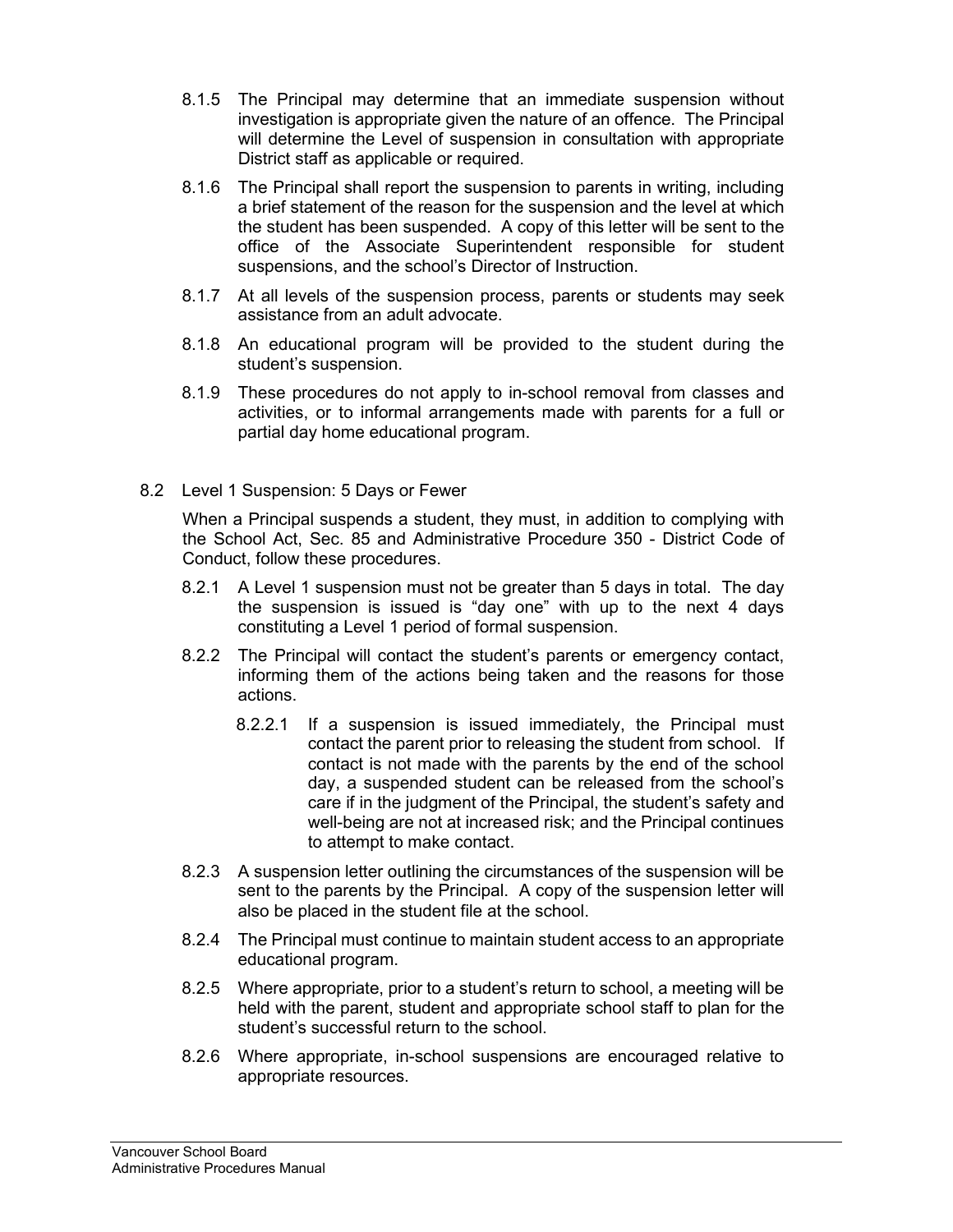- 8.3 Level 2 Suspension: Over 5 Days
	- 8.3.1 Level 2 Suspensions are made in consultation with the appropriate Director of Instruction, who will work closely with the schools to effectively resolve over five-day suspensions. The Director of Instruction may also call upon the District Principal of Alternate Programs to assist in effecting a resolution.
	- 8.3.2 A suspension which begins as five days or fewer and then becomes, as a result of ongoing investigation, an over five-day suspension is subject to the procedures as outlined for Level 2 suspensions.
	- 8.3.3 Where a Principal, deems that a matter is sufficiently serious to warrant a suspension greater than 5 days, the Principal must:
		- 8.3.3.1 Advise the parent that the student is suspended for an initial period of five (5) days in accordance with the above.
		- 8.3.3.2 Advise the parent that the District is considering the imposition of a suspension of greater than five (5) days, and that a final determination will be made on the length of the suspension after the parent and student (where appropriate) have had the opportunity to meet and review the matter with the Principal and the Director of Instruction.
			- 8.3.3.2.1 The Director of Instruction will chair the meeting and will be responsible for making the final determination, in collaboration with the Principal, and the District Principal for Alternate Programs on whether a suspension of over five days will be issued. If a suspension of over five days is issued the Director of Instruction will determine the length of the suspension and the resolution of the suspension.
		- 8.3.3.3 If the decision is made to issue a suspension of over five days, the Principal will advise the parents of the suspension in writing and will inform the parent of their ability to appeal under Board Policy 13 - Appeals Procedure/ VSB Bylaw 2.
		- 8.3.3.4 When a student is not attending school as a result of a suspension their educational program shall continue, the Principal, in consultation with the appropriate teacher(s), must provide an educational program by assigning homework to be completed during the time of suspension.
- 8.4 Level 3 Suspension: Indeterminate
	- 8.4.1 A Level 3 suspension may be imposed where the conduct of a student is serious, or when the prior disciplinary record of the student indicates that a suspension at Level 1 or Level 2 is inappropriate. A Level 3 suspension is an indeterminate suspension until the Student Suspension Review Committee (SSRC) has determined the educational program to be offered to the student and the conditions to be imposed upon the ending of a student suspension.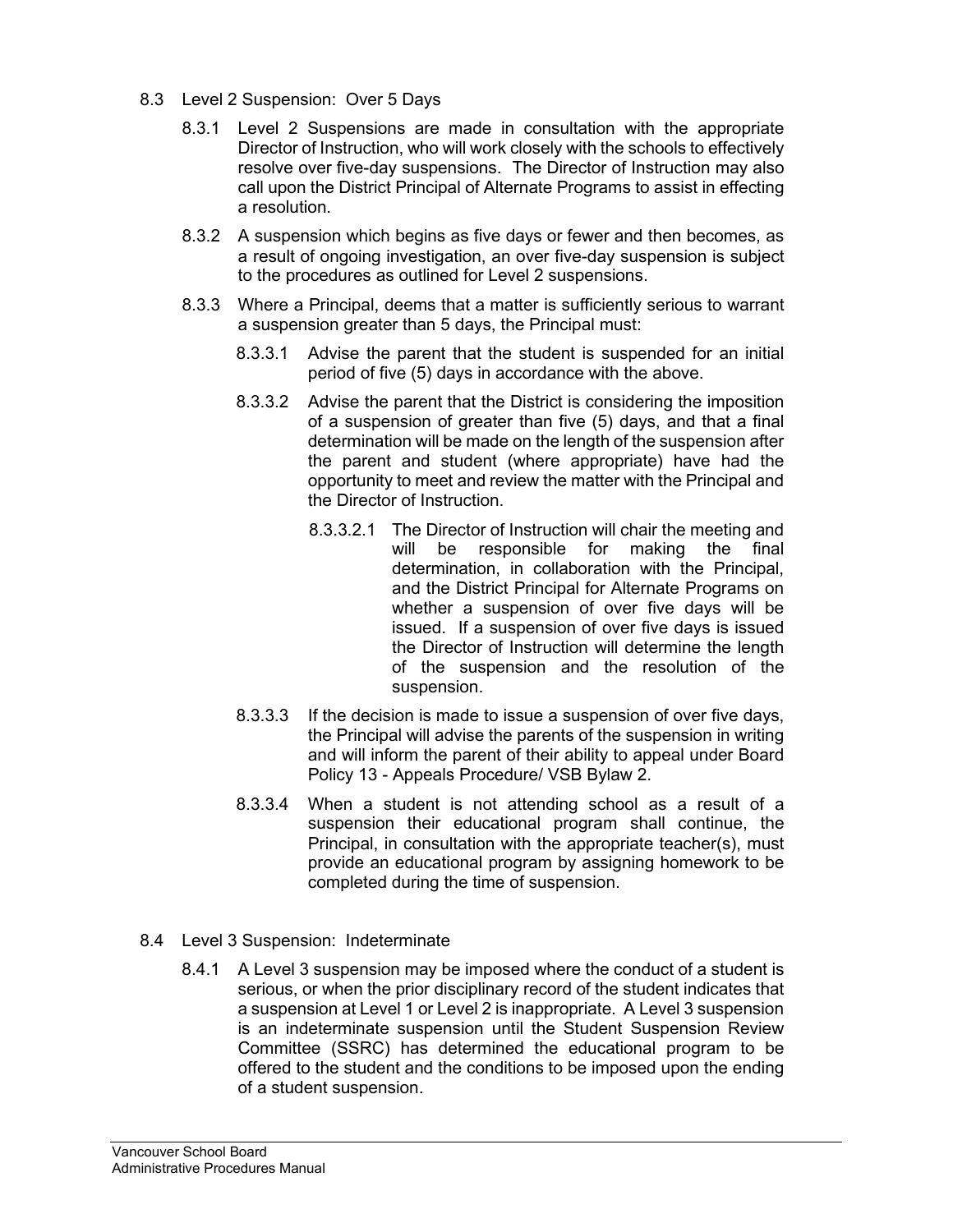- 8.4.2 Serious breaches of conduct include, but are not limited to:
	- 8.4.2.1 Physical assault
	- 8.4.2.2 Sexual assault
	- 8.4.2.3 Possessing or using weapons or threatening to use weapons
	- 8.4.2.4 Threats to a student or staff member
	- 8.4.2.5 Gang activity
	- 8.4.2.6 Acts of Hate
	- 8.4.2.7 Retaliation against a student
	- 8.4.2.8 Failure to respond to Level 1 or Level 2 interventions
- 8.4.3 The SSRC will be comprised of the Associate Superintendent responsible for student suspension, the Director of Instruction, the District Principal of Alternate Programs (where appropriate), the District Vice Principal, Educational Services, and the school-based Principal.
- 8.4.4 The Chair of the SSRC will be the Associate Superintendent.
- 8.4.5 The Chair of the SSRC shall convene a meeting of the SSRC within ten school days of being notified that a student has been suspended to Level 3 by the Principal. The suspended student and their parents will be notified in writing of the meeting. The parents, the student, and the school administration will be given the opportunity to be heard at this meeting.
- 8.4.6 The SSRC will consider all the information and make its determination as to the educational program to be offered to the student and the conditions to be imposed upon the ending of the suspension.
- 8.4.7 The Chair of the SSRC will communicate that determination in writing to the parents of the suspended student.
- 8.4.8 A District initiated transfer (administrative transfer) may result from a Level 3 suspension and be imposed by the SSRC. If the SSRC determines that a District initiated transfer is appropriate, the SSRC will determine the location of the receiving school in consultation with other school and/or District resource staff, and the Principal will coordinate the transfer process. The decision to impose a suspension at Level 3, and the determination of the SSRC may be appealed under Board Policy 13 - Appeals Procedure/ VSB Bylaw 2.
- 8.5 Change of Educational Program: Students 16 And Over
	- 8.5.1 If a student 16 years of age or older fails to apply themselves to their studies or fails to comply with the District and/or School Code of Conduct or the procedures or policies of the District, the Principal may counsel the student about how to best pursue their educational program at either an alternate program, Adult Education Centre or Vancouver Learning Network.
	- 8.5.2 Prior to facilitating a change in program, the Principal must ensure that a meeting has occurred with the student and the parent.